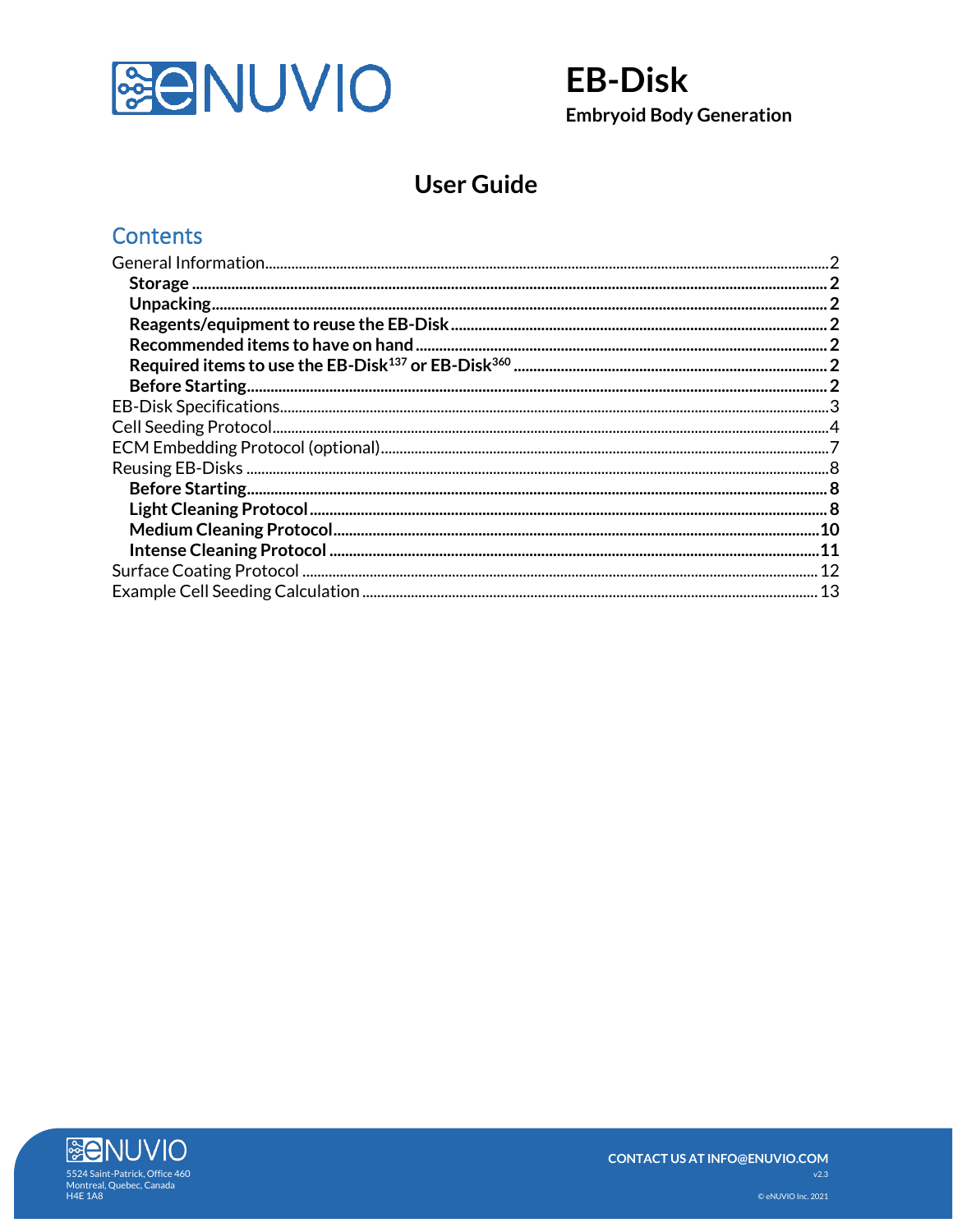### <span id="page-1-0"></span>**General Information**

Thank you for purchasing eNUVIO's EB-Disk. A **completely reusable** embryoid body (EB) generation device. The EB-Disk contained within the plastic wrapping has been packaged sterile. If the sterility of the device is suspected to be compromised, the device can be sterilized by following the sterilization protocol at the end of this user guide.

### <span id="page-1-1"></span>**Storage**

Uncoated EB-Disks can be stored at room temperature. Pre-coated (ULA) EB-Disks should be stored at 4°C.

### <span id="page-1-2"></span>**Unpacking**

To maintain sterility, it is recommended to unpack the contents in an aseptic environment (e.g. in a biological safety cabinet) using a sterile blade or scissors to cut open the plastic packaging and sterile tweezers to remove the EB-Disk. ULA-coated EB-Disks are packaged in a 0.1 micron sterile filtered 5% Pluronic® F-127 solution (prepared in PBS without divalents) and are ready to use for seeding cells.

### <span id="page-1-3"></span>Reagents/equipment to reuse the EB-Disk

- Pluronic® F-127\* (e.g. Sigma P2443), prepared as a 5 % w/v solution in PBS (w/o Ca $^{2+}$  + Mg $^{2+}$ )
- Centrifuge with swinging-bucket rotor with microplate carrier(s) installed
- 70 % ethanol
- Steam sterilizer, autoclave or plasma cleaner (for sterilization)
- 99% isopropyl alcohol (optional)
- Alconox $^{\circledast}$ ', Tergazyme $^{\circledast}$ ', or trypsin (optional)
- Ultrasonic bath (optional)

### <span id="page-1-4"></span>Recommended items to have on hand

(these are not included)

- Sterile tweezers to manipulate the EB-Disk (flat-tipped or wafer forceps are recommended)
- An EB collection vessel (preferably with ultra-low attachment surface; a 100 mm round culture vessel is recommended)

### <span id="page-1-5"></span>Required items to use the EB-Disk<sup>137</sup> or EB-Disk<sup>360</sup>

(these are not included)

- Sterile 6-well culture plate (for EB-Disk $360$ )
- Sterile 12-well culture plate (for EB-Disk $137$ )

### <span id="page-1-6"></span>Before Starting

EB-Disks are packaged sterile and are ready to be used in aseptic cell culture environments. Uncoated EB-Disks require their microwells surfaces to be treated with an anti-fouling agent (e.g. Pluronic F-127) prior to cell seeding to create an ultra-low attachment (ULA) surface. Pre-coated EB-Disks **do not require** surface treatment before using them for the first time.

<sup>\*</sup> *Pluronic® is a registered trademark of BASF, Alconox® and Tergazyme® are registered trademark of Alconox Inc.*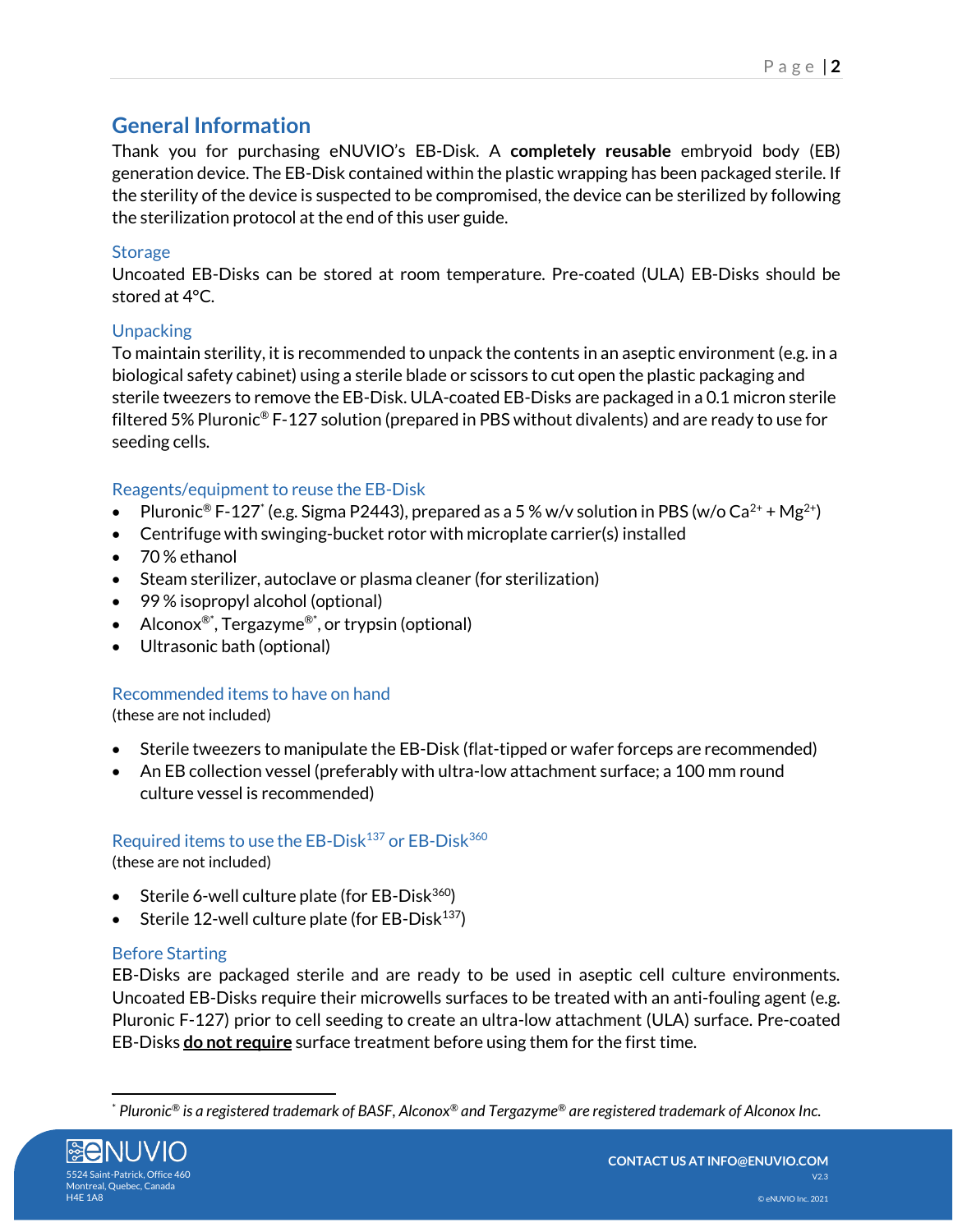# <span id="page-2-0"></span>**EB-Disk Specifications**

| <b>Device</b>          | Number of         | <b>Disk Diameter</b> | <b>Microwell</b>          | <b>Microwell Diameter</b> |
|------------------------|-------------------|----------------------|---------------------------|---------------------------|
|                        | <b>Microwells</b> | (mm)                 | Volume (mm <sup>3</sup> ) | (top/bottom) (mm)         |
| EB-Disk <sup>137</sup> | 137               | 19.5                 |                           | 1.4/0.9                   |
| $EB-Disk360$           | 360               | 33                   |                           | 1.4/0.9                   |
| EB-Disk <sup>948</sup> | 948               | 52                   |                           | 1.4/0.9                   |

• Microwell structure material: polydimethylsiloxane (PDMS)



*Cross section of the base of a microwell. Not to scale.*

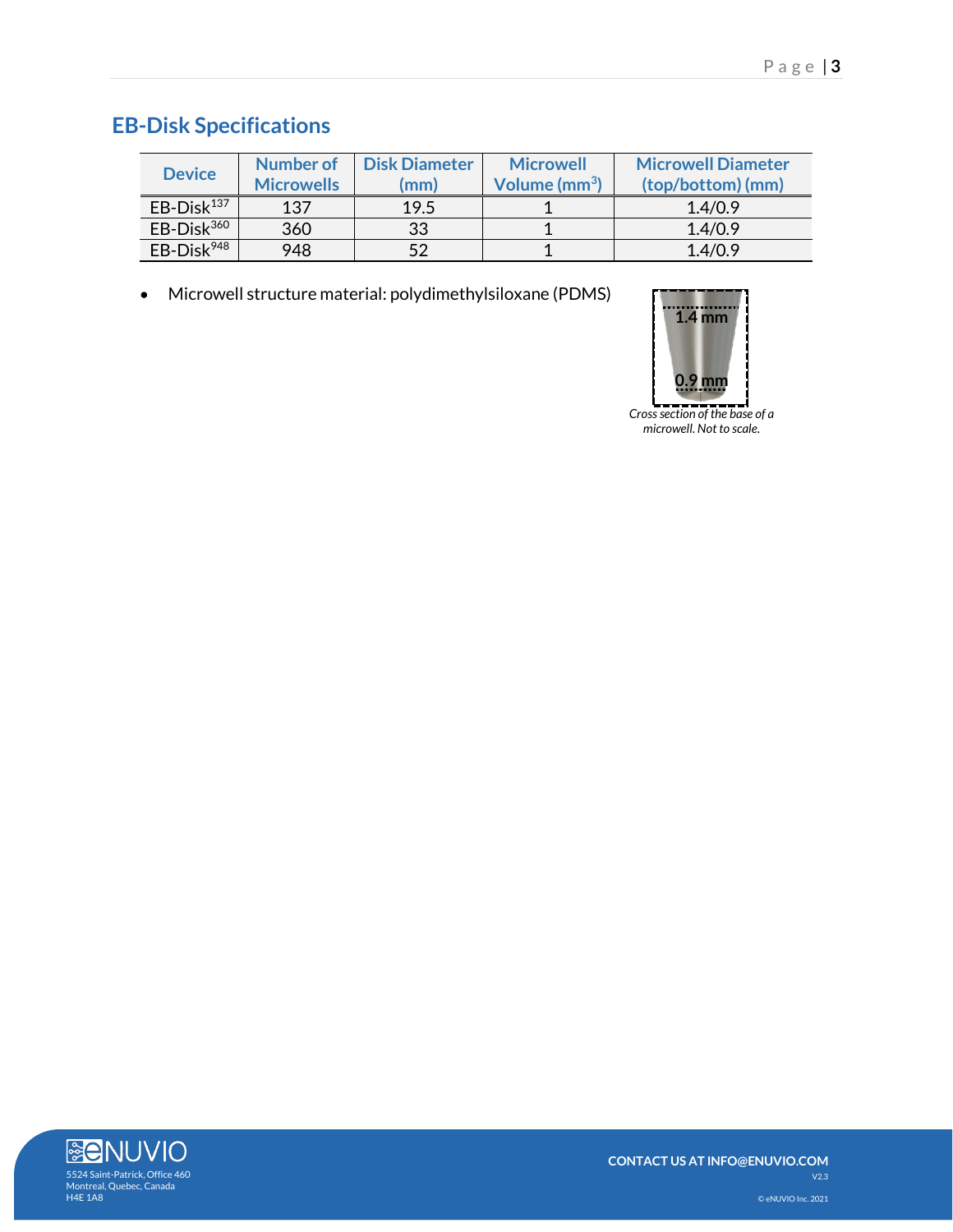## <span id="page-3-0"></span>**Cell Seeding Protocol**

The following seeding protocol assumes the user is familiar with the basics of maintaining stem cells in culture. As protocols vary greatly between labs and target tissue type, please refer to your laboratory's internal protocols and guidelines for stem cell culture and cell seeding densities. Generally, differentiated areas of an iPSC culture should be removed prior to detachment and cultures should not surpass 80 % confluency. The wash volumes in the protocol below assume stem cell feeder cultures are being cultured in 100 mm round culture dish. **These should be adjusted accordingly to suit the user's particular situation.**

> 1) Unpack the EB-Disk under aseptic conditions. If starting with a **new, uncoated** EB-Disk or with an EB-Disk that is being reused, ensure it has first been coated with an anti-fouling reagent (see **Surface Coating Protocol** below). If you are using a pre-coated EB-Disk for the first time, simply proceed to step 2. If the EB-Disk has just been freshly coated (not dried), allow the disk to equilibrate to room temperature before seeding.



2) Wash stem cell culture once with 5 mL pre-warmed media (e.g. DMEM/F12 or equivalent).



3) Add 5 mL of a gentle cell detachment solution and place the dish in a 37°C incubator for 2 to 5 minutes (or as recommended by the manufacturer). Monitor detachment progress by eye. Gentle tapping of the dish may be necessary.



- 4) Stop cell detachment by adding 5 mL of media (e.g. DMEM/F12 or equivalent).
- 5) Collect the total volume (10 mL) of media containing the cells into a 15 mL tube. Centrifuge at 300 x *g* for 3 minutes.



3 min

6) Remove the supernatant and add 1 mL of the desired seeding culture media.



 $1<sub>mL</sub>$ 

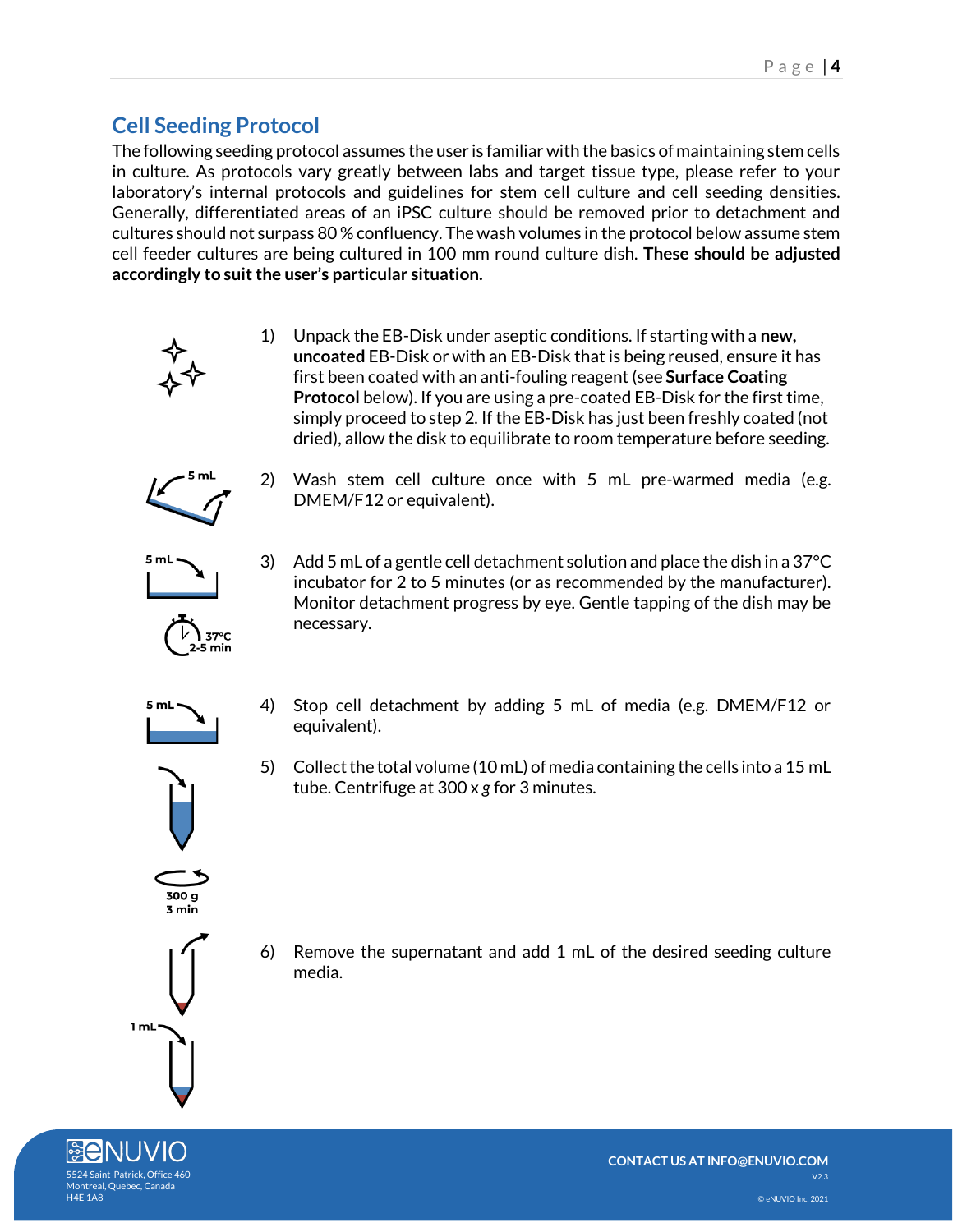

- 7) Gently triturate the cells to resuspend single cells in solution. This can be achieved by very gently pipetting the cells up and down (3 times) through a 1000 µL pipette tip fitted with a 200 µL pipette tip.
- 8) Count resuspended cells using a cell counter (e.g. haemocytometer or equivalent) and dilute with seeding media as required to obtain the appropriate cell density and volume required to seed the EB-Disk (see **Approximate Seeding Volumes** in the table below; also see **Example Seeding Calculation** below). Just prior to seeding, ensure that the cells are sufficiently resuspended to create a homogenous cell/media mixture.

| <b>Device</b>          | Number of<br><b>Microwells</b> | <b>Recommended Total Media</b><br>Volume (per EB-Disk)* | <b>Approx. Seeding Volume</b><br>(per $EB-Disk$ )* |
|------------------------|--------------------------------|---------------------------------------------------------|----------------------------------------------------|
| EB-Disk <sup>137</sup> | 137                            | $2 - 3$ mL                                              | $280 - 300$ µL                                     |
| $EB-Disk360$           | 360                            | $3 - 4$ mL                                              | 800 - 900 µL                                       |
| EB-Disk <sup>948</sup> | 948                            | $5 - 6$ mL                                              | $2.0 - 2.2$ mL                                     |

*\* volumes are intended to provide a starting point; specific applications may require different volumes*

- 
- 9) If coating was just completed, or if using a pre-coated EB-Disk, aspirate all Pluronic® F-127 coating solution from the device. **Washing the residual coating solution is optional.** If coating was done previously, and the EB-Disk has been allowed to dry, proceed directly with seeding.
- 10) Add the appropriate seeding volume of cell/media mixture to each EB-Disk. Use a seeding volume of cell/media mixture such that the mixture covers the surface of the disk. Care should be taken to avoid media running down the side of the disk. Note: the homogeneity of the generated EBs is directly associated to the uniform distribution of the seeding volume across the EB-Disk.



11) Wait ~2 mins for the cells to settle on the surface of the EB-Disk. Then, using a swinging-bucket rotor with a microplate carrier, centrifuge the culture volume at 300 x *g* for 1 minute to gently collect the cells into the base of each microwell.



 $37^{\circ}$ C

- 12) Return to a biological safety cabinet and gently add the appropriate volume of media to complete the total volume (see **Recommended Total Media Volume** in the table above).Apply the media to the sidewalls of the culture vessel to avoid disrupting the seeded cells.
- 13) Place the EB-Disk in the 37°C incubator.

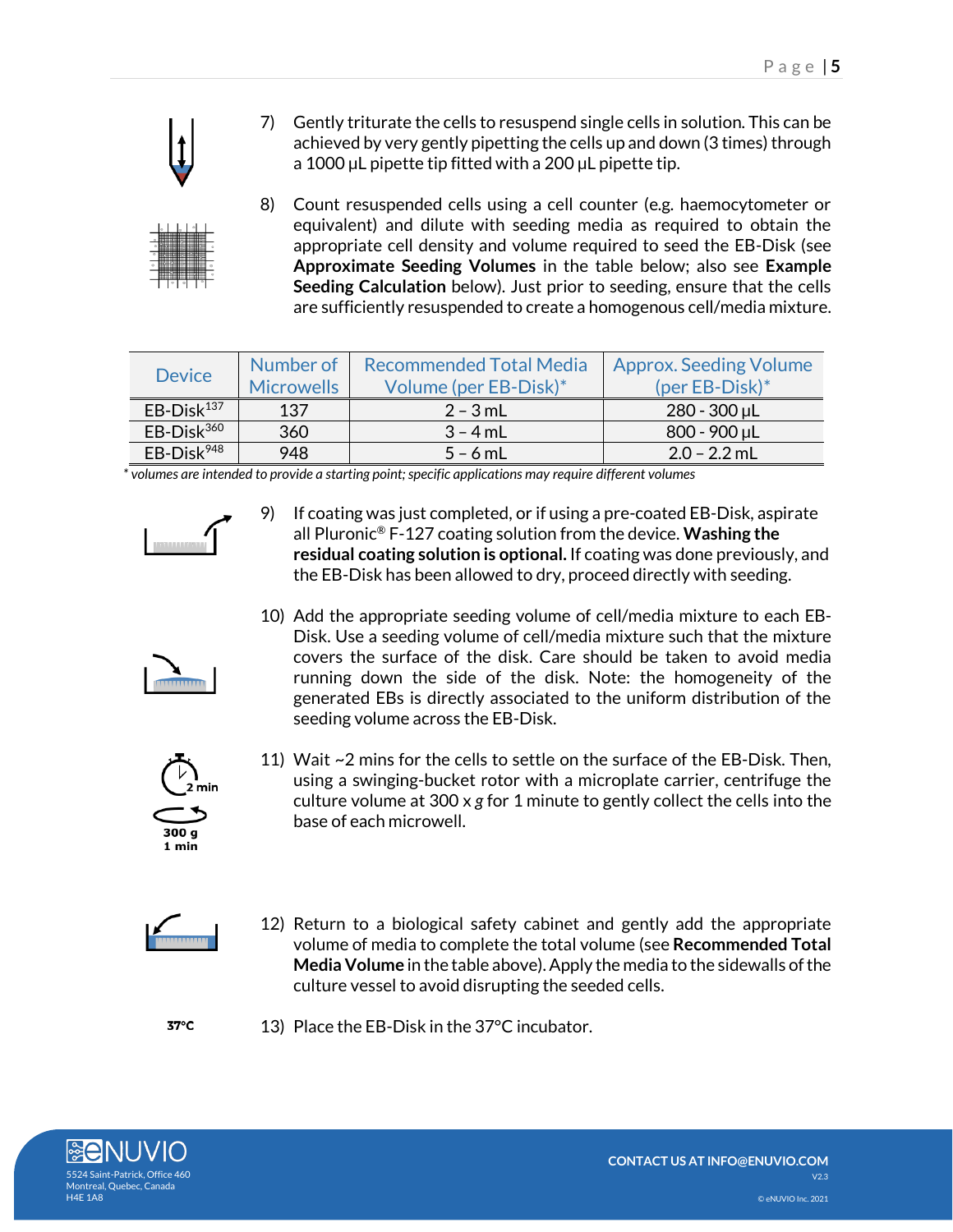

- 14) Perform media changes as needed by the culture. If air becomes trapped under the EB-Disk after exchanging media, use a pair of sterile pipet tips or tweezers to carefully lift the EB-Disk out of the media to free any trapped air. Alternatively, consider performing half-media changes more often.
- 15) Once the EBs have formed in the microwells and have grown to the desired size, EBs can be optionally embedded in extracellular matrix (ECM) hydrogel (see **ECM Embedding Protocol** below).
- 16) When EBs are ready to be removed from their microwells, prepare a new, larger and preferably ultra-low attachment vessel (e.g. 6-well plate or 100 mm dish) containing fresh, warmed culture media.
- 17) Using sterile forceps, carefully flip the EB-Disk over into the freshly prepared vessel. The EBs will fall from the microwells and collect in the new vessel. Gentle shaking of the disk will help release EBs. If any EBs remain in the microwells, they can be released by lifting the disk at a 30 – 45° angle and flushing the surface with media using a liquid handler and serological pipette. See<https://enuvio.com/eb-disk-and-eb-plate/> for a video demonstration of this step.
- 18) Visualize the EB-Disk under a microscope to ensure that all EBs have been transferred. If necessary, repeat Step 17 until all EBs are released.





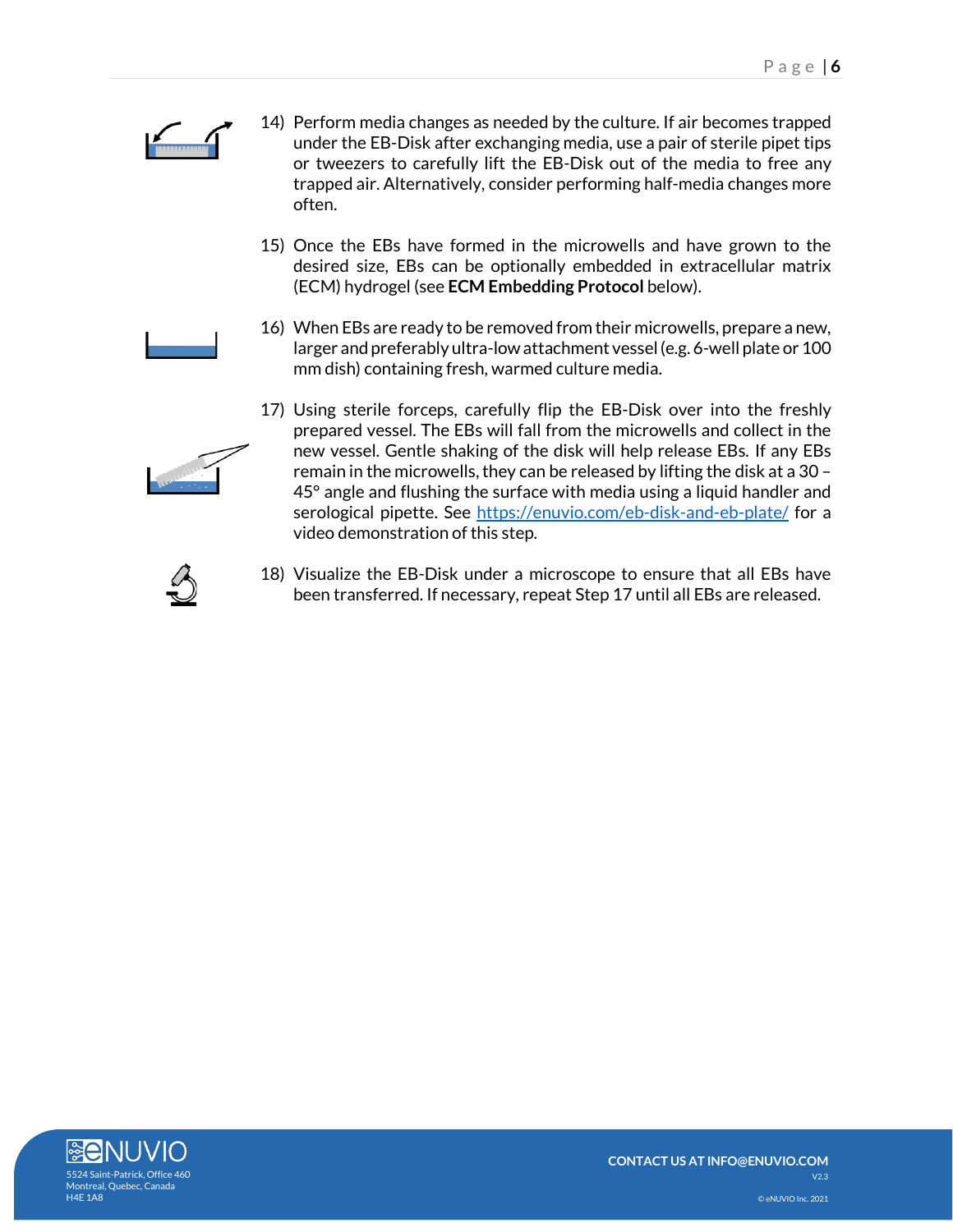## <span id="page-6-0"></span>**ECM Embedding Protocol (optional)**

After the embryoid bodies have formed in the wells of the EB-Disk and have grown to the desired size, they can optionally be embedded in ECM hydrogel (e.g. Matrigel®\*, Geltrex®\*, or equivalent).

> 1) The ECM hydrogel chosen for embedding should be handled as per the manufacturer's recommendations. In some cases, **this may require overnight thawing at 4°C**.



2) Remove all growth media from the EB-Disk culture vessel.



3) Add ECM hydrogel to the surface of the EB-Disk. Generally, 5 µL per microwell of matrix is sufficient for embedding.



4) Place the EB-Disk at 37°C for 30 minutes.



5) Add 150 µL of fresh, equilibrated culture media to the EB-Disk culture vessel and place it back into the 37°C incubator.



6) Allow 16 – 24 hours of incubation before transferring EBs out of the EB-Disk into a larger vessel.

<sup>\*</sup> *Matrigel® and Geltrex® are registered trademarks of Corning and Thermo Fisher Scientific, respectively*

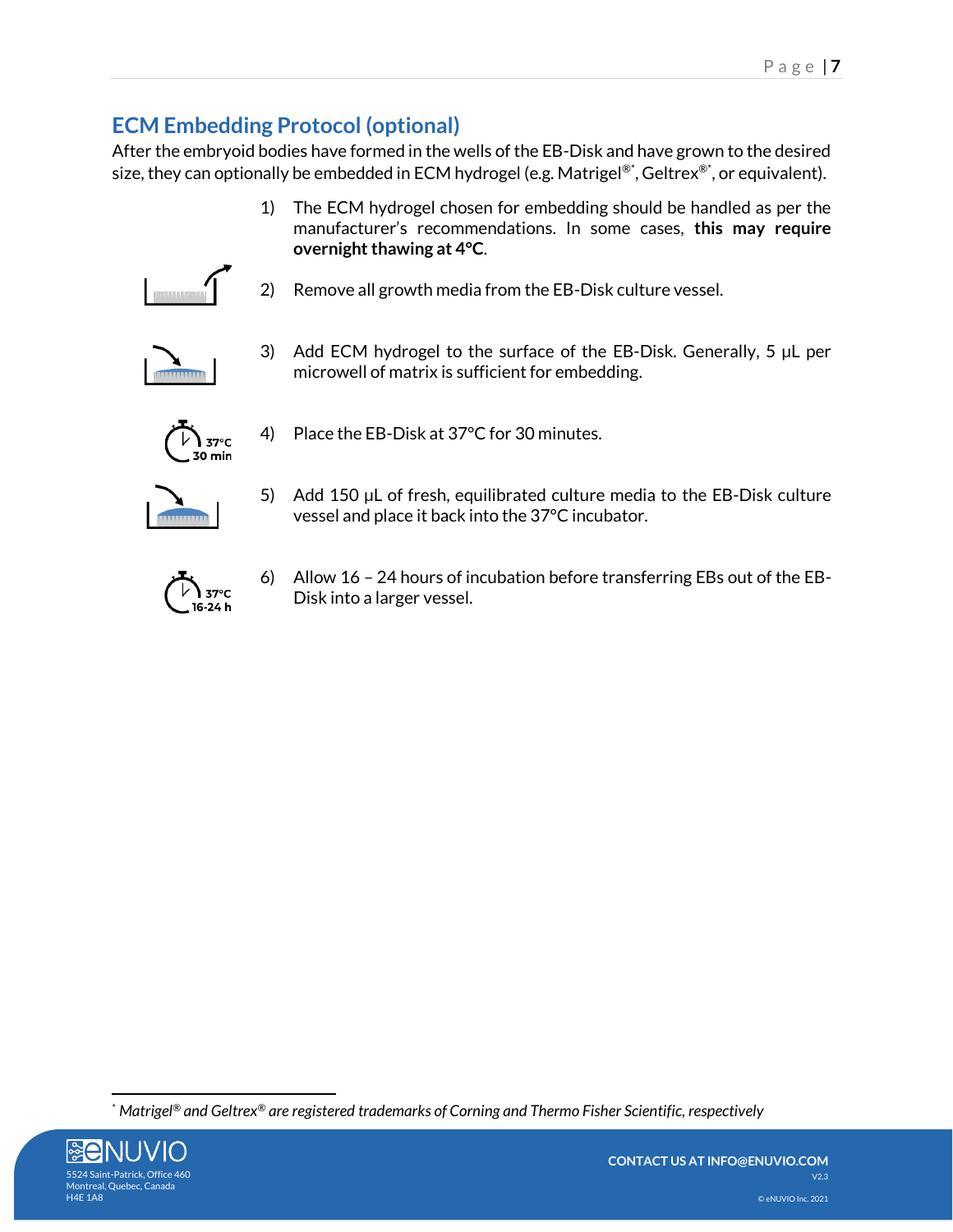## <span id="page-7-0"></span>**Reusing EB-Disks**

### <span id="page-7-1"></span>Before Starting

When preparing EB-Disks for reuse, it is highly recommended that the well surfaces be thoroughly cleaned to properly remove molecular residues (e.g. cell debris, protein, etc.) that might remain from prior cultures. The nature and amount of residue remaining on the well surfaces depends on the culture type, conditions, reagents used, and the type of experiment that had been performed with the disk. It is highly recommended to test the cleaning protocol for compatibility with the intended downstream experiment. Three cleaning procedures with varying cleaning intensities are provided below. The choice of which cleaning protocol to implement for a given culture application should be empirically determined.

The cleaning procedure is most effective when the EB-Disk has not been allowed to dry after use. If wells do dry, place the disk in a suitable vessel, add sufficient water or buffer to completely cover the disk and centrifuge the plate at 300 x *g* for 1 minute to force liquid into the base of each well. Allow the EB-Disk to soak for 10 – 20 minutes before starting the cleaning procedure.

When using an anionic detergent such as Alconox® or Tergazyme®, be sure to thoroughly rinse the EB-Disk afterwards with distilled or deionized water to remove detergent residues. The addition of a 99 % isopropanol rinse serves to further remove trace amounts of detergent residue that may remain on the device.

### <span id="page-7-2"></span>Light Cleaning Protocol



1) Aspirate all liquid from the EB-Disk culture vessel and disk surface.



2) Rinse the disk well with distilled water. This is best achieved by submersing the disk into a clean basin containing distilled water (preferably warm; ~50°C). Allow to soak for at least 5 minutes.



3) Rinse the disk with 70 % ethanol.



4) Re-rinse the disk with fresh distilled or deionized water (deionized is preferable to use for this step).



5) Shake the disk to remove excess water. Wrap the disk with aluminum foil or place it in an autoclavable container (e.g., glass beaker with opening covered with aluminum foil) and sterilize using a steam sterilizer or

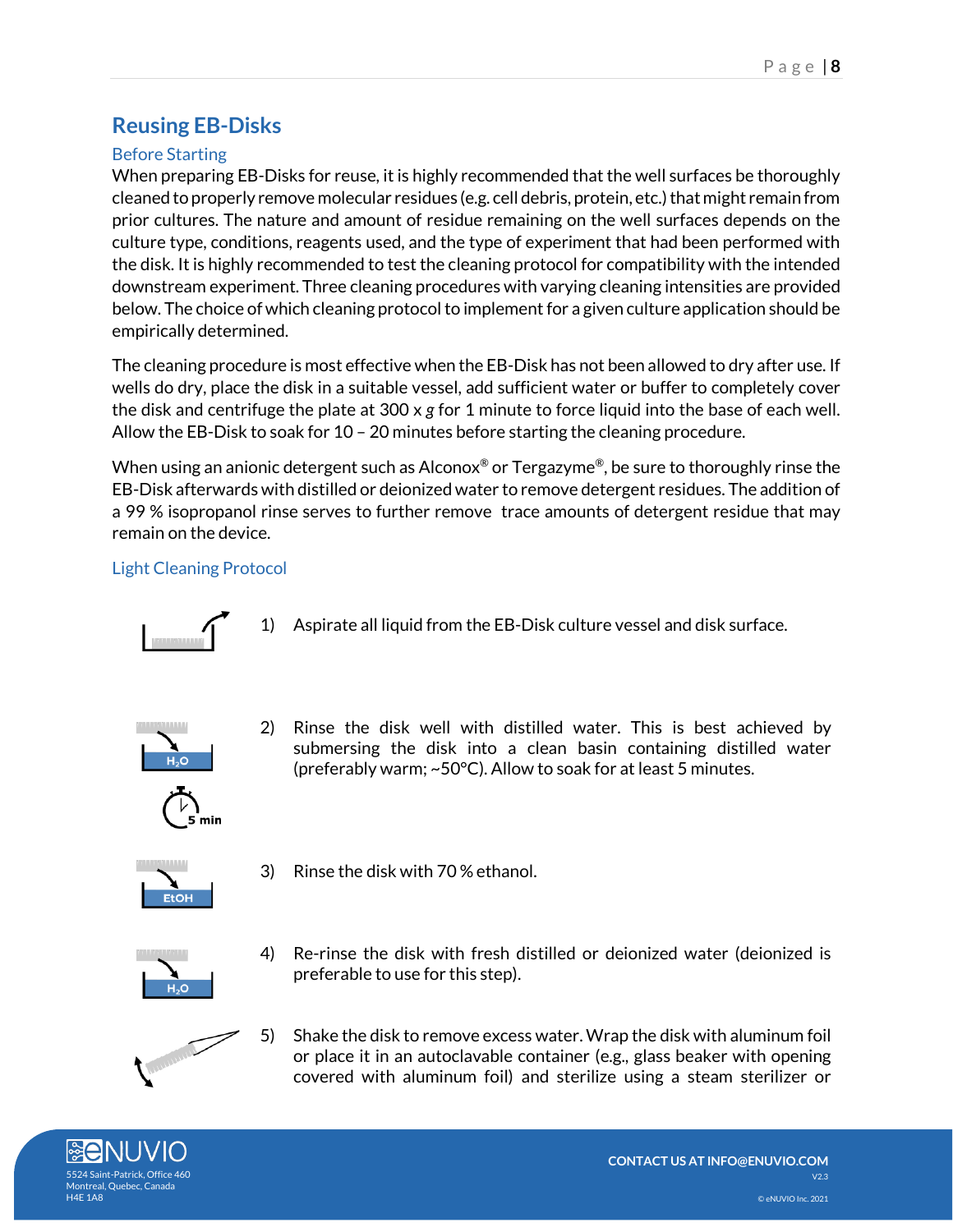

autoclave. Alternatively, sterilization can be achieved using oxygen plasma.



- 6) Once sterilized, unwrap the EB-Disk under aseptic conditions and place it into a new, appropriately sized culture vessel.
- 7) Follow the **Surface Coating Protocol** to prepare the EB-Disk with antifouling coating prior to cell seeding

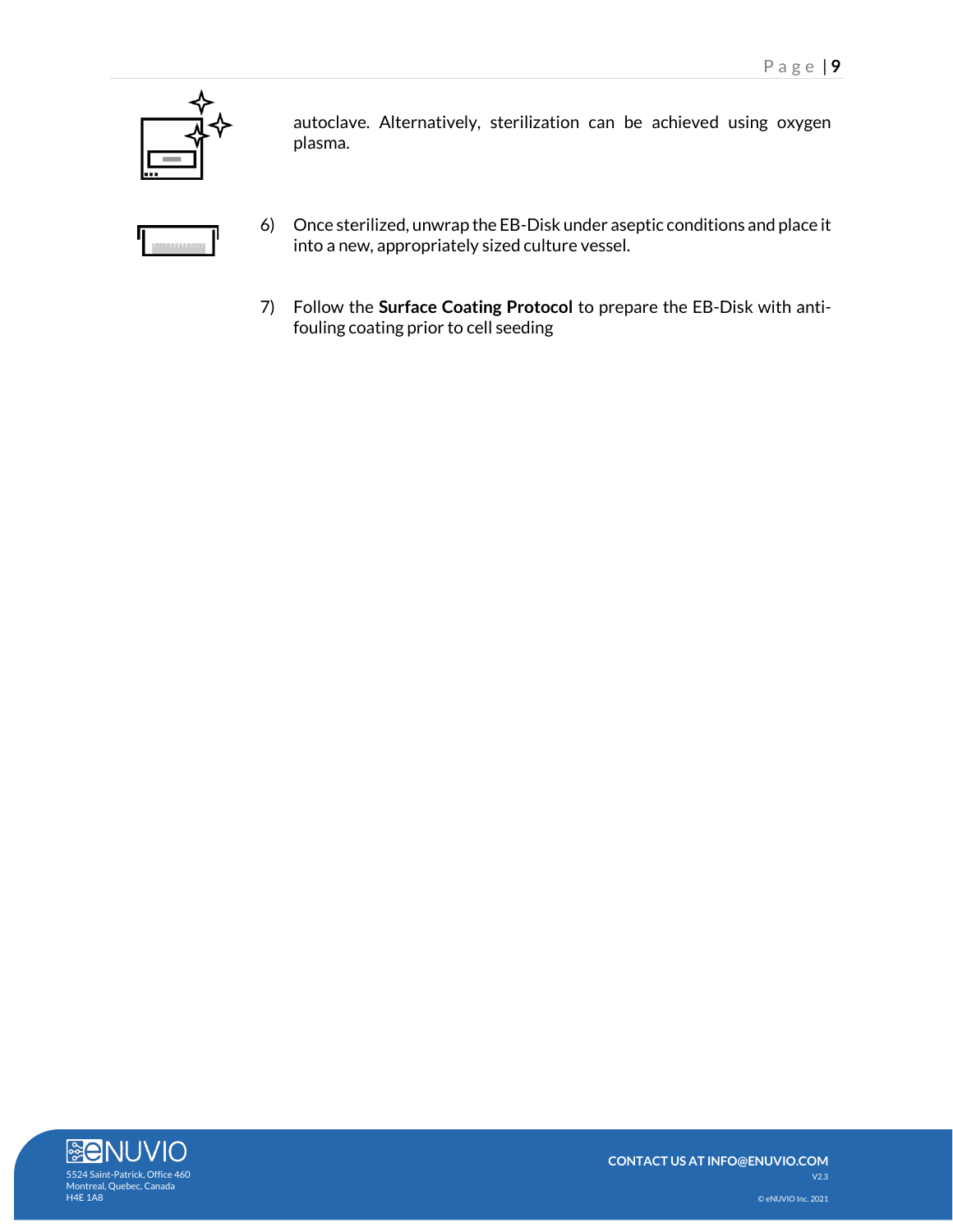### <span id="page-9-0"></span>Medium Cleaning Protocol



1) Aspirate all liquid from the EB-Disk culture vessel and disk surface.



2) Rinse the disk well with distilled water. This is best achieved by submersing the disk into a clean basin containing distilled water (preferably warm; ~50°C). Allow to soak for at least 5 minutes.



.<br>20 min

- 3) Submerge the disk in a 1 % solution (preferably warm;  $\sim$  50°C) of Alconox® or Tergazyme®. Allow to soak for 20 minutes. Alternatively, a 0.25 % trypsin solution can be used, followed by incubation at 37°C for 20 minutes.
- 4) Submerge the disk in fresh distilled or deionized water (deionized water is preferable to use for this step). Repeat once more, for a total of 2 rinses.



 $H<sub>2</sub>O \times 2$ 

 $H<sub>2</sub>O \times 2$ 

5) Rinse the microwell structure with 99 % isopropanol. Then, rinse twice more with deionized water.



6) Shake the disk to remove excess water. Wrap the disk with aluminum foil or place it in an autoclavable container (e.g., glass beaker with opening covered with aluminum foil) and sterilize using a steam sterilizer or autoclave. Alternatively, sterilization can be achieved using oxygen plasma.



- 7) Once sterilized, unwrap the EB-Disk under aseptic conditions and place it into a new, appropriately sized culture vessel.
- 8) Follow the **Surface Coating Protocol** to prepare the EB-Disk with antifouling coating prior to cell seeding

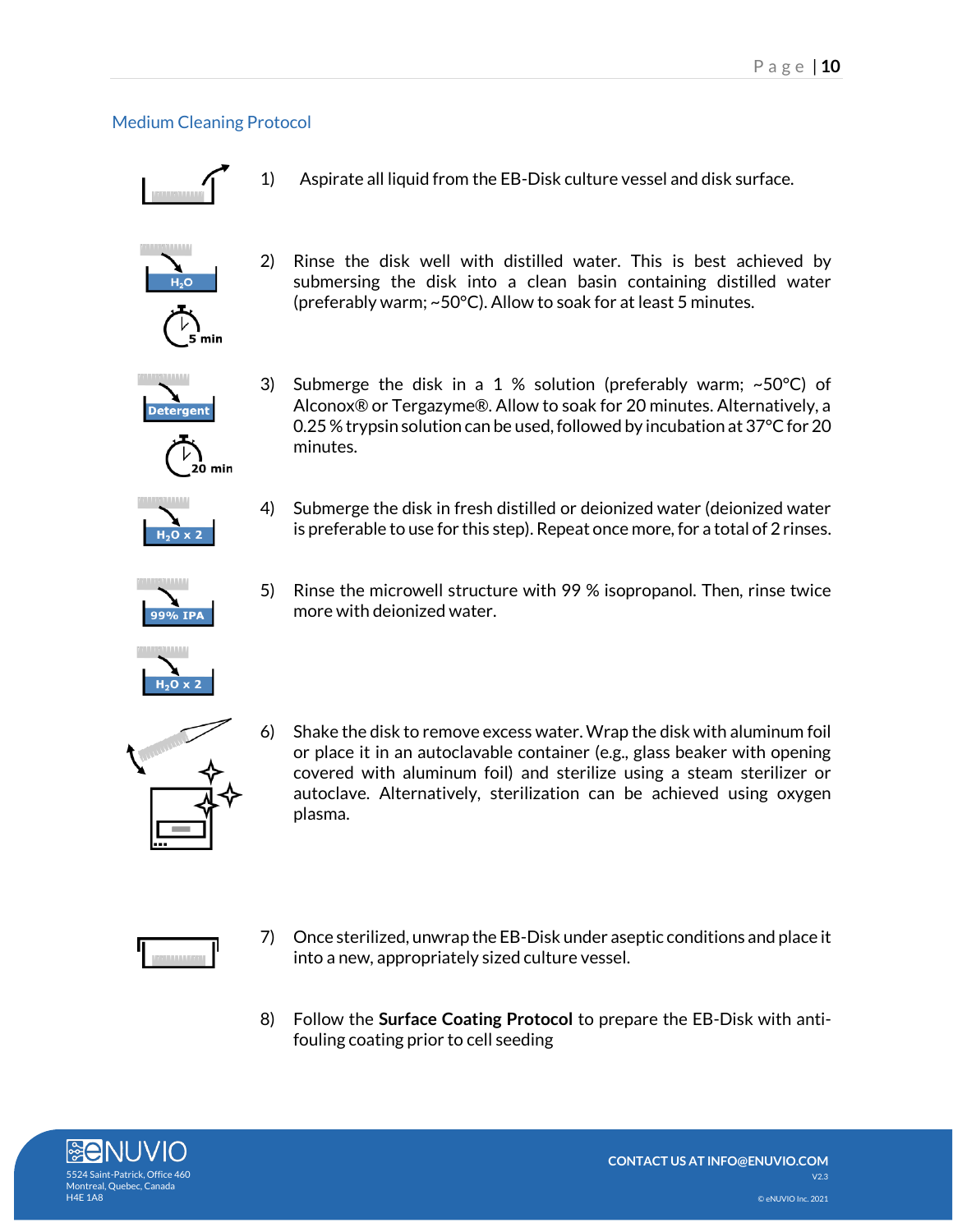### <span id="page-10-0"></span>Intense Cleaning Protocol



1) Aspirate all liquid from the EB-Disk culture vessel and disk surface.



2) Rinse the disk well with distilled water. This is best achieved by submersing the disk into a clean basin containing warm (~50°C) distilled water. Allow to soak for 10 minutes.



 $\overline{V}$ 

min

3) Submerge the disk in a warm (~50°C) 1% solution of Tergazyme®. Allow to soak for 10 minutes.



4) Place the basin with disk in an ultrasonic cleaner and sonicate for 5-10 minutes.



5) Rinse the disk with fresh deionized water. Repeat once more, for a total of 2 rinses.



6) Rinse the disk with 99 % isopropanol. Then, rinse twice more with deionized water.





7) Shake the disk to remove excess water. Wrap the disk with aluminum foil or place it in an autoclavable container (e.g., glass beaker with opening covered with aluminum foil) and sterilize using a steam sterilizer or autoclave. Alternatively, sterilization can be achieved using oxygen plasma.

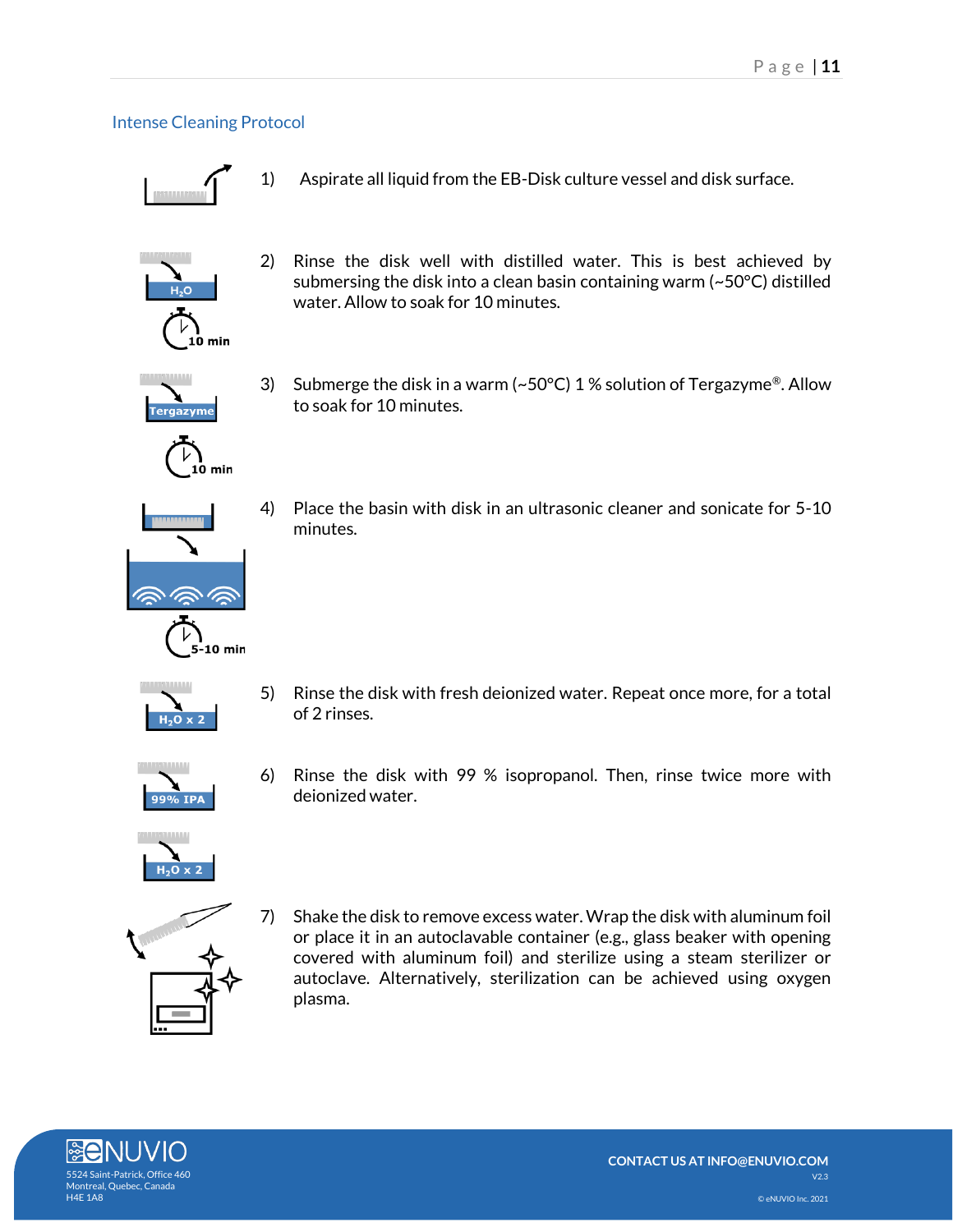

- 8) Once sterilized, unwrap the EB-Disk under aseptic conditions and place it into a new, appropriately sized culture vessel.
- 9) Follow the **Surface Coating Protocol** to prepare the EB-Disk with antifouling coating prior to cell seeding

### <span id="page-11-0"></span>**Surface Coating Protocol**



1) Prepare a 5 % Pluronic F-127 solution in PBS. Filter-sterilize the solution with a 0.2 µm filter and store at 4°C. This solution can be stored for at least 8 months at 4°C.



- 2) Under aseptic conditions (i.e. in a biological safety cabinet), using a sterile blade or scissors, cut open the plastic packaging of a new, uncoated EB-Disk. If reusing a sterilized EB-Disk, remove sterilization wrapping. **Precoated EB-Disks do not need to be coated prior to their first seeding**.
- 3) For EB-Disk<sup>137</sup> and EB-Disk<sup>360</sup> devices, use sterile flat-tipped tweezers or another suitable tool to carefully remove the device from its package. Place each EB-Disk device, microwells facing up, in a single well of a 12 well (EB-Disk<sup>137</sup>) or 6-well (EB-Disk<sup>360</sup>) plate (**not included**). For EB-Disk<sup>948</sup>, simply remove the included 60 mm dish containing the disk from its packaging.



4) Add a volume of 5% Pluronic<sup>®</sup> F-127 coating solution to the surface of each disk (see **Recommended Total Loading Volume** in the table below).

It is important to use a coating volume that completely covers the surface of the disk. **EB-Disks may float in solution: this is normal**. Using sterile tweezers or a pipet tip, gently push down on the top of the disk to ensure the disk can be completely submerged by coating solution.

| <b>Device</b>          | Number of<br><b>Microwells</b> | <b>Recommended Total Loading</b><br>Volume (per EB-Disk)* |
|------------------------|--------------------------------|-----------------------------------------------------------|
| EB-Disk <sup>137</sup> | 137                            | $2 - 3$ mL                                                |
| $EB-Disk360$           | 360                            | $3 - 4$ mL                                                |
| $EB-Disk948$           | 0∆2                            | $5 - 6$ mL                                                |

 *\* volumes are intended to provide a starting point*



5) Using a swinging-bucket rotor with a microplate carrier, centrifuge the 6 well, 12-well, or EB-Disk<sup>948</sup> 60mm dish microplate carrier (w/ adapter) at 300 x *g* for 1 minute to ensure the coating solution reaches the base of each microwell.